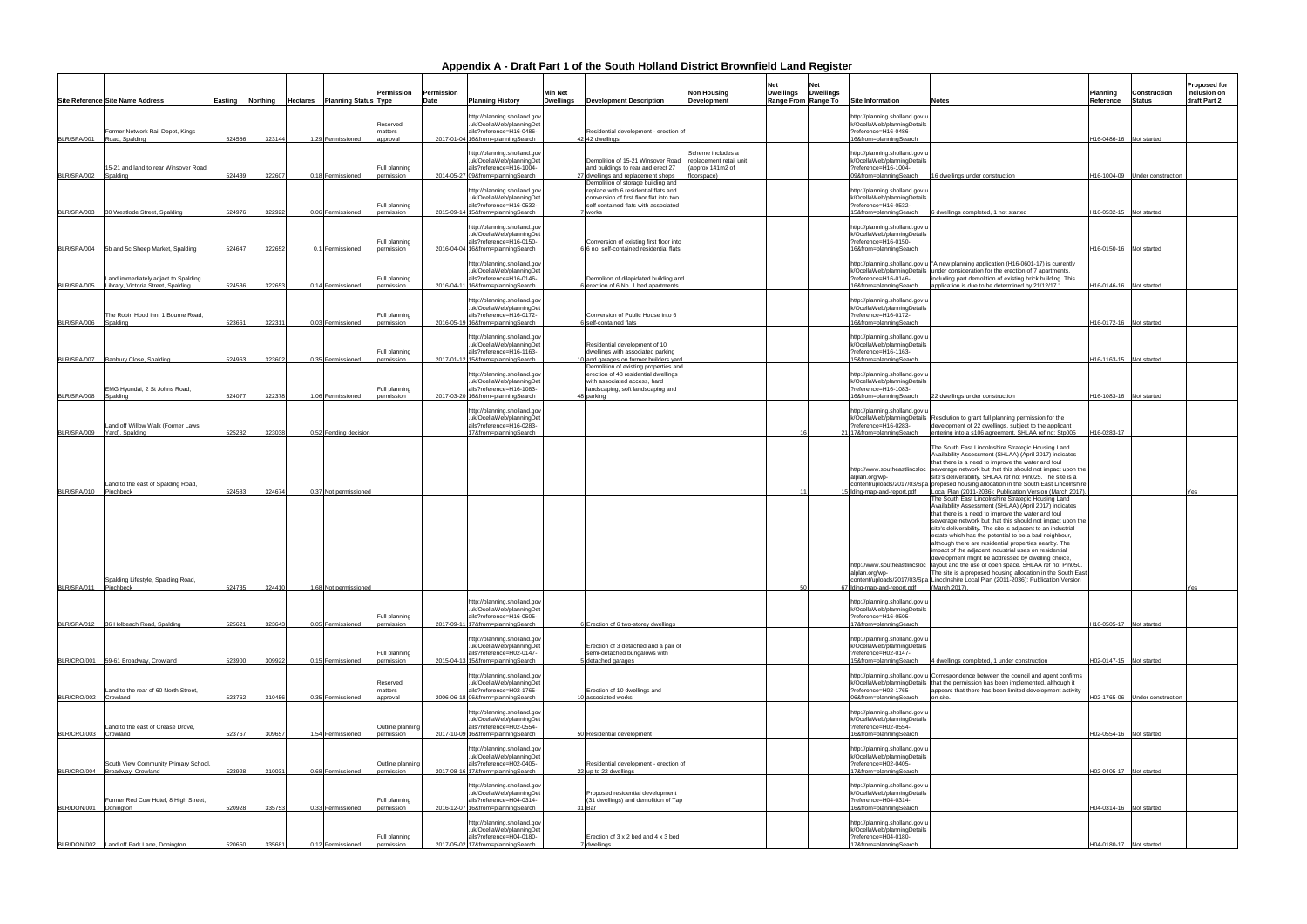|             | Site Reference Site Name Address                                             |                  | Easting Northing | <b>Hectares</b> Planning Status Type       | Permission                     | Permission<br>Date | <b>Planning History</b>                                                                                                    | <b>Min Net</b><br><b>Dwellings</b> | <b>Development Description</b>                                                                                                                                                         | <b>Non Housing</b><br><b>Development</b>                                                  | Net<br>Net<br><b>Dwellings</b><br><b>Dwellings</b><br>Range From Range To | <b>Site Information</b>                                                                                         | Planning<br><b>Notes</b>                                                                                                                                                                                                                                                                                                                                                                                                                                                                                                                                   | <b>Status</b><br>Reference     | <b>Construction</b> | Proposed for<br>inclusion on<br>draft Part 2 |
|-------------|------------------------------------------------------------------------------|------------------|------------------|--------------------------------------------|--------------------------------|--------------------|----------------------------------------------------------------------------------------------------------------------------|------------------------------------|----------------------------------------------------------------------------------------------------------------------------------------------------------------------------------------|-------------------------------------------------------------------------------------------|---------------------------------------------------------------------------|-----------------------------------------------------------------------------------------------------------------|------------------------------------------------------------------------------------------------------------------------------------------------------------------------------------------------------------------------------------------------------------------------------------------------------------------------------------------------------------------------------------------------------------------------------------------------------------------------------------------------------------------------------------------------------------|--------------------------------|---------------------|----------------------------------------------|
| BLR/HOB/001 | Orchard House, Fleet Road, Holbeach                                          | 536987           | 324935           | 1.5 Permissioned                           | Full planning<br>ermission     | 2011-10-01         | http://planning.sholland.gov<br>uk/OcellaWeb/planningDet<br>ails?reference=H05-0563-<br>11&from=planningSearch             |                                    | Conversion of redundant health<br>facility into 14 dwellings and erection<br>of 18 terraced dwellings complete<br>32 with parking facilities                                           |                                                                                           |                                                                           | http://planning.sholland.gov.u<br>k/OcellaWeb/planningDetails<br>?reference=H05-0563-<br>11&from=planningSearch | All 32 dwellings under construction                                                                                                                                                                                                                                                                                                                                                                                                                                                                                                                        | H05-0563-11 Under construction |                     |                                              |
|             | BLR/HOB/002 Holbeach House, Fleet Road, Holbeach                             | 537016           | 324885           | 0.66 Permissioned                          | Full planning<br>ermission     |                    | http://planning.sholland.gov<br>.uk/OcellaWeb/planningDet<br>ails?reference=H05-0720-<br>2004-01-09 03&from=planningSearch |                                    | "Change of use of residential care<br>home to twenty residential units,<br>20 including alterations"                                                                                   |                                                                                           |                                                                           | http://planning.sholland.gov.u<br>k/OcellaWeb/planningDetails<br>?reference=H05-0720-<br>03&from=planningSearch | "13 dwellings completed, 7 under construction"                                                                                                                                                                                                                                                                                                                                                                                                                                                                                                             | H05-0720-03 Under construction |                     |                                              |
|             | BLR/HOB/003 Station Street, Holbeach                                         | 538850           | 324325           | 0.4 Permissioned                           | Full planning<br>ermission     |                    | http://planning.sholland.gov<br>uk/OcellaWeb/planningDet<br>ails?reference=H09-0242-<br>2016-11-04 16&from=planningSearch  |                                    | Erection of 12 dwellings with<br>12 associated works                                                                                                                                   |                                                                                           |                                                                           | http://planning.sholland.gov.u<br>k/OcellaWeb/planningDetails<br>?reference=H09-0242-<br>16&from=planningSearch |                                                                                                                                                                                                                                                                                                                                                                                                                                                                                                                                                            | 109-0242-16 Not started        |                     |                                              |
|             | BLR/HOB/004 Church Street, Holbeach                                          | 535760           | 324616           | 0.48 Permissioned                          | Full planning<br>permission    |                    | http://planning.sholland.gov<br>uk/OcellaWeb/planningDet<br>ails?reference=H09-0770-<br>2016-11-08 16&from=planningSearch  |                                    | Residential development - 19<br>19 dwellings                                                                                                                                           |                                                                                           |                                                                           | http://planning.sholland.gov.u<br>k/OcellaWeb/planningDetails<br>?reference=H09-0770-<br>16&from=planningSearch | All 19 dwellings under construction                                                                                                                                                                                                                                                                                                                                                                                                                                                                                                                        | 109-0770-16 Under construction |                     |                                              |
|             | BLR/HOB/005 The Bell Inn, 21 High Street, Holbeach                           | 535945           | 324838           | 0.02 Permissioned                          | Full planning<br>permission    |                    | nttp://planning.sholland.gov<br>.uk/OcellaWeb/showDocu<br>ments?reference=H09-<br>2016-11-28 0875-16&module=pl             |                                    | Conversion of first and second floors<br>into self-contained apartments,<br>including alterations and rear<br>extension plus re-building of ground<br>floor toilet block (5 dwellings) |                                                                                           |                                                                           | http://planning.sholland.gov.u<br>k/OcellaWeb/showDocument<br>s?reference=H09-0875-<br>16&module=pl             |                                                                                                                                                                                                                                                                                                                                                                                                                                                                                                                                                            | H09-0875-16 Not started        |                     |                                              |
| BLR/LOS/001 | The Bull Hotel, Market Place, Long<br>Sutton                                 | 534115           | 322955           | 0.64 Permissioned                          | Full planning<br>ermission     | 2015-01-12         | http://planning.sholland.gov<br>uk/OcellaWeb/planningDet<br>ails?reference=H11-0123-<br>13&from=planningSearch             |                                    | Alterations, refurbishment and<br>extension to Bull Hotel and adjacent<br>outbuildings. Erect 39 residential<br>39 units, car parking and access road                                  | 'Scheme includes the<br>retention, refurbishment and<br>enhancement of the Bull<br>Hotel" |                                                                           | http://planning.sholland.gov.u<br>k/OcellaWeb/planningDetails<br>?reference=H11-0123-<br>13&from=planningSearch |                                                                                                                                                                                                                                                                                                                                                                                                                                                                                                                                                            | H11-0123-13 Not started        |                     |                                              |
|             | Land to the west of Bear Lane,                                               |                  |                  |                                            |                                |                    |                                                                                                                            |                                    |                                                                                                                                                                                        |                                                                                           |                                                                           | http://www.southeastlincsloc<br>alplan.org/wp-                                                                  | The South East Lincolnshire Strategic Housing Land<br>Availability Assessment (SHLAA) (April 2017) identifies<br>that redevelopment of the existing commercial site for<br>residential development would be acceptable in highway<br>erms but it would be useful to optimise the position of the<br>content/uploads/2017/03/Pin access. The site is near to the Pinchbeck Conservation                                                                                                                                                                     |                                |                     |                                              |
| BLR/PIN/001 | Pinchbeck                                                                    | 524062           | 325966           | 0.26 Not permissioned                      |                                |                    |                                                                                                                            |                                    |                                                                                                                                                                                        |                                                                                           |                                                                           | http://www.southeastlincsloc<br>alplan.org/wp-                                                                  | chbeck-map-and-report.pdf Area and listed buildings. SHLAA ref no: Pin003<br>The South East Lincolnshire Strategic Housing Land<br>Availability Assessment (SHLAA) (April 2017) indicates<br>that there is a need to improve the water and foul                                                                                                                                                                                                                                                                                                            |                                |                     | Yes                                          |
| BLR/PIN/002 | Former Dairy Depot, Pennyfield,<br>Pinchbeck                                 | 523765           | 325096           | 0.44 Not permissioned                      |                                |                    |                                                                                                                            |                                    |                                                                                                                                                                                        |                                                                                           |                                                                           | content/uploads/2017/03/Pin<br>chbeck-map-and-report.pdf                                                        | sewerage network but that this should not impact upon the<br>site's deliverability. SHLAA ref no: Pin062.<br>The South East Lincolnshire Strategic Housing Land<br>Availability Assessment (SHLAA) (April 2017) indicates                                                                                                                                                                                                                                                                                                                                  |                                |                     |                                              |
| BLR/PIN/003 | Birchgrove Garden Centre, Surfleet<br>Road, Pinchbeck                        | 524651           | 326791           | 2.44 Not permissioned                      |                                |                    |                                                                                                                            |                                    |                                                                                                                                                                                        |                                                                                           |                                                                           | alplan.org/wp-<br>content/uploads/2017/03/Pin<br>chbeck-map-and-report.pdf                                      | http://www.southeastlincsloc that there is a need to improve the water and foul<br>sewerage network - SHLAA ref no: Pin065. The site is a<br>proposed housing allocation in the South East Lincolnshire<br>Local Plan (2011-2036): Publication Version (March 2017)<br>The South East Lincolnshire Strategic Housing Land                                                                                                                                                                                                                                  |                                |                     | Yes                                          |
| BLR/PIN/004 | Land to the north of Market Way,<br>Pinchbeck                                | 524043           | 324961           | 1.32 Not permissioned                      |                                |                    |                                                                                                                            |                                    |                                                                                                                                                                                        |                                                                                           |                                                                           | http://www.southeastlincsloc<br>alplan.org/wp-<br>content/uploads/2017/03/Pin<br>chbeck-map-and-report.pdf      | Availability Assessment (SHLAA) (April 2017) identifies<br>that although the principle of re-developing this existing<br>nursery site for residential use is acceptable in highway<br>terms, there would need to be provision made for<br>pedestrian access. There is filled land to the boundaries.<br>The SHLAA has identified a need to improve the water and<br>foul sewerage network. SHLAA ref no: Pin002. The site is<br>proposed housing allocation in the South East<br>Lincolnshire Local Plan (2011-2036): Publication Version<br>(March 2017). |                                |                     |                                              |
| BLR/SUB/001 | Land to the south of Bridge Road,<br><b>Sutton Bridge</b>                    | 547455           | 321364           | 0.24 Not permissioned                      |                                |                    | http://planning.sholland.gov<br>.uk/OcellaWeb/planningDet<br>ails?reference=H18-0879-<br>05&from=planningSearch            |                                    |                                                                                                                                                                                        |                                                                                           |                                                                           | ?reference=H18-0879-<br>05&from=planningSearch                                                                  | A private driveway serving a limited number of (low<br>density) plots would be the preferred option in highway<br>http://planning.sholland.gov.u terms. Outline permission for the development of 6<br>k/OcellaWeb/planningDetails dwellings expired (H18-0879-05). South East Lincolnshire<br>Strategic Housing Land Availability Assessment (April<br>2017) ref no: Sub017.                                                                                                                                                                              |                                |                     |                                              |
| BLR/COW/001 | Paul Cott Transport, Barrier Bank,<br>Cowbit                                 | 525583           | 318178           | 0.24 Permissioned                          | Outline planning<br>ermission  | 2017-06-30         | nttp://planning.sholland.gov<br>uk/OcellaWeb/planningDet<br>ails?reference=H01-0120-<br>17&from=planningSearch             |                                    | Residential Development (5 plots)                                                                                                                                                      |                                                                                           |                                                                           | http://planning.sholland.gov.u<br>k/OcellaWeb/planningDetails<br>?reference=H01-0120-<br>17&from=planningSearch |                                                                                                                                                                                                                                                                                                                                                                                                                                                                                                                                                            | 101-0120-17 Not started        |                     |                                              |
|             | BLR/COW/002 Land to the west of Mill Drove, Cowbit                           | 526556           | 318165           | 0.65 Not permissioned                      |                                |                    |                                                                                                                            |                                    |                                                                                                                                                                                        |                                                                                           |                                                                           | alplan.org/wp-<br>content/uploads/2017/03/Spa<br>Iding-map-and-report.pdf                                       | The South East Lincolnshire Strategic Housing Land<br>Availability Assessment (SHLAA) (April 2017) identifies<br>http://www.southeastlincsloc   that Mill Drove has poor visibility at its junction with<br>Stonegate which is a problem that will need to be<br>overcome to the satisfaction of the Highway Authority.<br>SHLAA ref no: Cow008                                                                                                                                                                                                            |                                |                     | /es                                          |
|             | Former Gardman Premises, High                                                |                  |                  |                                            |                                |                    |                                                                                                                            |                                    |                                                                                                                                                                                        |                                                                                           |                                                                           | alplan.org/wp-<br>content/uploads/2017/03/Mo                                                                    | The South East Lincolnshire Strategic Housing Land<br>Availability Assessment (SHLAA) (April 2017) indicates<br>that there is a Grade 1 listed windmill to the north of the<br>site and it is adjacent to the Moulton Conservation Area.<br>http://www.southeastlincsloc Any development proposal would need to be informed by a<br>Heritage Impact Assessment. In addition, the land is filled<br>in places and is a former factory and so there may be                                                                                                   |                                |                     |                                              |
|             | BLR/MOU/001 Street, Moulton<br>BLR/QUA/001 Land south of Main Road, Quadring | 530796<br>522207 | 323935<br>333280 | 2.58 Not permissioned<br>0.64 Permissioned | Full planning<br>permission    |                    | http://planning.sholland.gov<br>uk/OcellaWeb/planningDet<br>ails?reference=H15-0672-<br>2017-08-04 16&from=planningSearch  |                                    | Demolition of existing structures and<br>erection of 9 houses along the<br>access, landscaping and associated<br>works                                                                 |                                                                                           |                                                                           | lton-map-and-report.pdf<br>?reference=H15-0672-<br>16&from=planningSearch                                       | some contamination. SHLAA ref no: Mou035<br>Planning permission for development of 9 dwellings<br>http://planning.sholland.gov.u granted on 04/08/2017, but the South East Lincolnshire<br>k/OcellaWeb/planningDetails Strategic Housing Land Availability Assessment SHLAA)<br>(April 2017) indicates site capable of accommodating 13<br>dwellings. SHLAA ref no: Qua002.                                                                                                                                                                                | H15-0672-16 Not started        |                     |                                              |
|             | BLR/SUR/001 3-11 Park Lane, Surfleet                                         | 525171           | 328091           | 0.19 Permissioned                          | Outline planning<br>permission |                    | http://planning.sholland.gov<br>uk/OcellaWeb/planningDet<br>ails?reference=H17-0537-<br>2016-10-27 16&from=planningSearch  |                                    | Residential development (6<br>6 dwellings)                                                                                                                                             |                                                                                           |                                                                           | http://planning.sholland.gov.u<br>k/OcellaWeb/planningDetails<br>?reference=H17-0537-<br>16&from=planningSearch |                                                                                                                                                                                                                                                                                                                                                                                                                                                                                                                                                            | H17-0537-16 Not started        |                     |                                              |